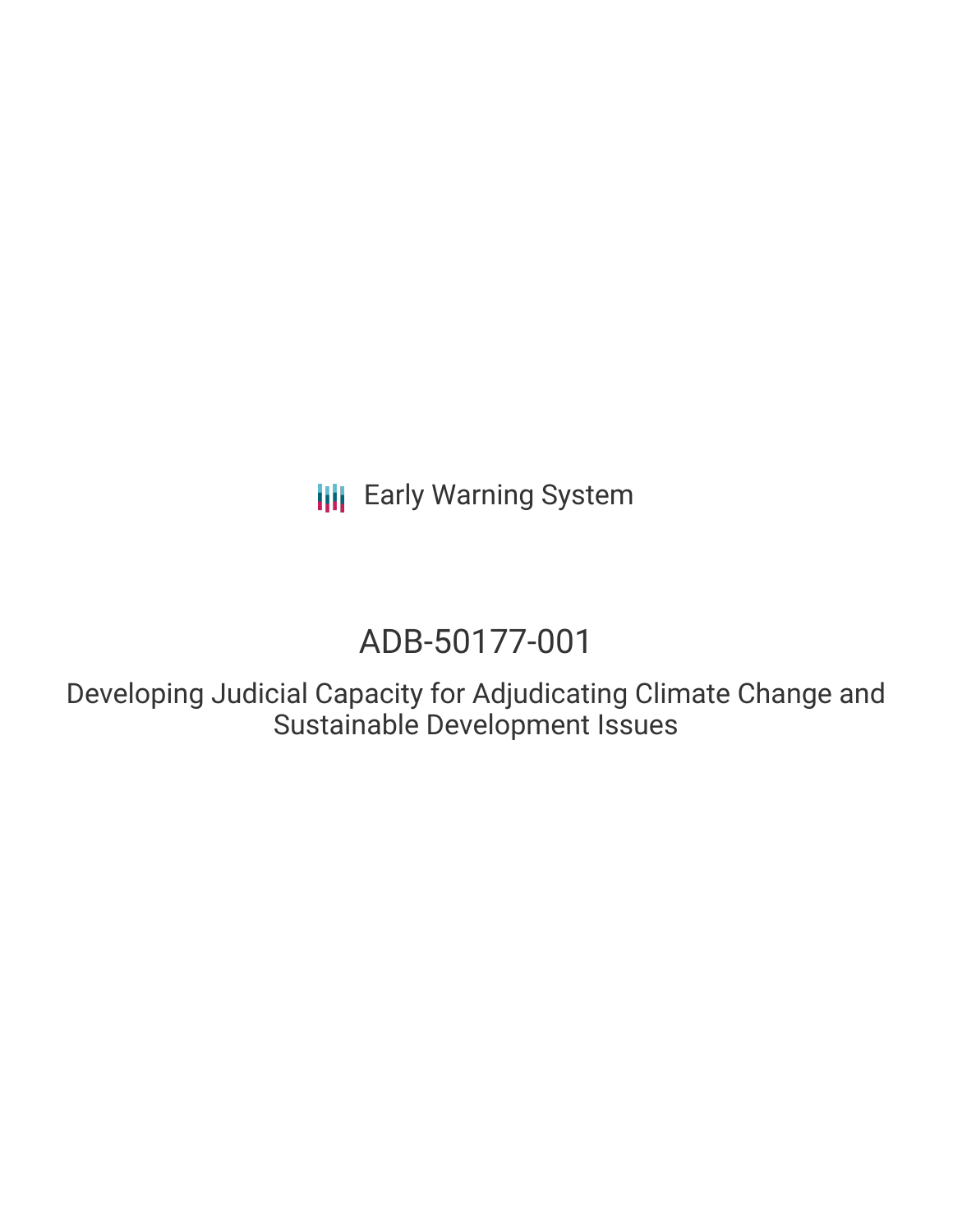

#### Early Warning System Developing Judicial Capacity for Adjudicating Climate Change and Sustainable Development ADB-50177-001

### **Quick Facts**

Issues

| <b>Financial Institutions</b>  | Asian Development Bank (ADB) |
|--------------------------------|------------------------------|
| <b>Status</b>                  | Approved                     |
| <b>Bank Risk Rating</b>        | B                            |
| <b>Voting Date</b>             | 2016-12-14                   |
| <b>Borrower</b>                | Regional                     |
| <b>Sectors</b>                 | Law and Government           |
| <b>Investment Type(s)</b>      | <b>Advisory Services</b>     |
| <b>Investment Amount (USD)</b> | $$1.29$ million              |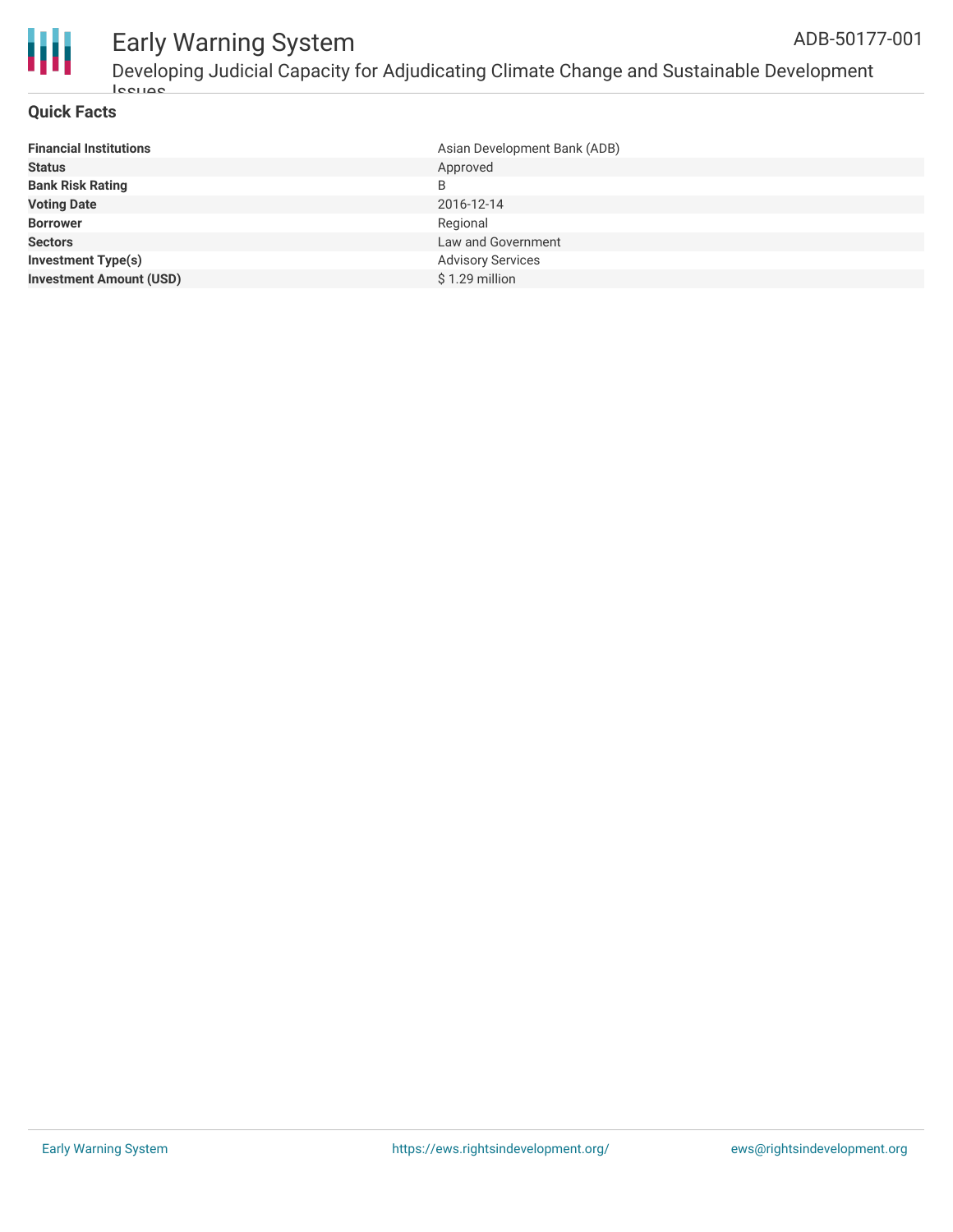

# Early Warning System

Developing Judicial Capacity for Adjudicating Climate Change and Sustainable Development

#### **Project Description** Issues

According to ADB website, the TA will assist judiciaries develop seminal jurisprudence responsive to climate change and sustainable development issues as follows by:

1. Exposing them to global and regional developments in this field, especially emerging concepts, principles, and jurisprudence from different jurisdictions and international tribunals, through their participation in national, regional and international conferences

2. Identifying country-specific capacity gaps and addressing them in a manner that institutionalizes trainings and lessons learned, which will then cascade to the lowest-level courts

3. Preparing knowledge products that they can easily refer to while they adjudicate disputes with climate change and sustainable development components.

Further, the impact of this demand-driven TA project will be law and policy reforms and the rule of law strengthened through the effective adjudication of climate change and sustainable development issues.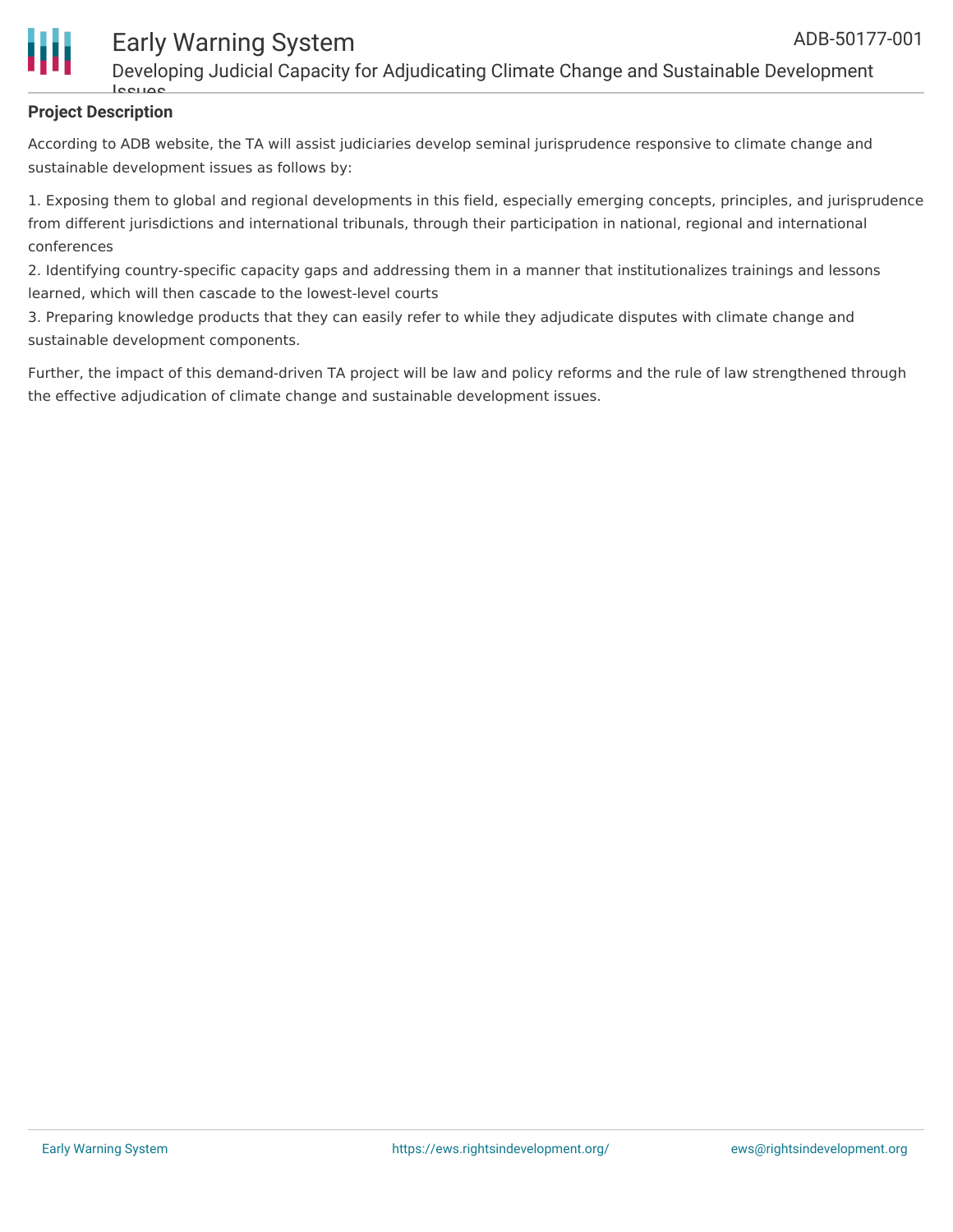

# Early Warning System

Developing Judicial Capacity for Adjudicating Climate Change and Sustainable Development Issues ADB-50177-001

### **Investment Description**

Asian Development Bank (ADB)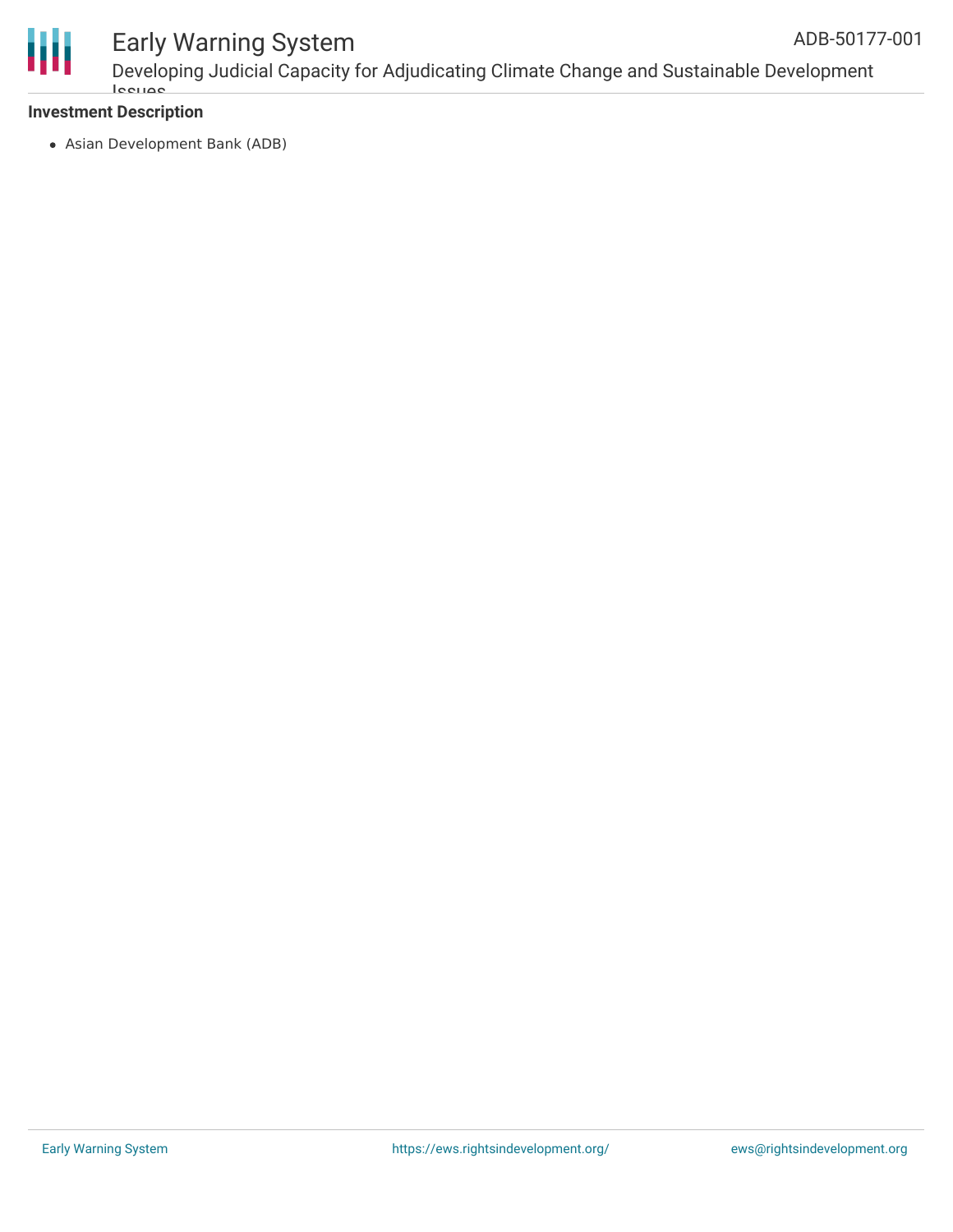

# Early Warning System ADB-50177-001

## **Contact Information**

Project Officer: Ahsan, Irum Office of the General Counsel, ADB No contact information at the time of disclosure.

#### ACCOUNTABILITY MECHANISM OF ADB

The Accountability Mechanism is an independent complaint mechanism and fact-finding body for people who believe they are likely to be, or have been, adversely affected by an Asian Development Bank-financed project. If you submit a complaint to the Accountability Mechanism, they may investigate to assess whether the Asian Development Bank is following its own policies and procedures for preventing harm to people or the environment. You can learn more about the Accountability Mechanism and how to file a complaint at: http://www.adb.org/site/accountability-mechanism/main